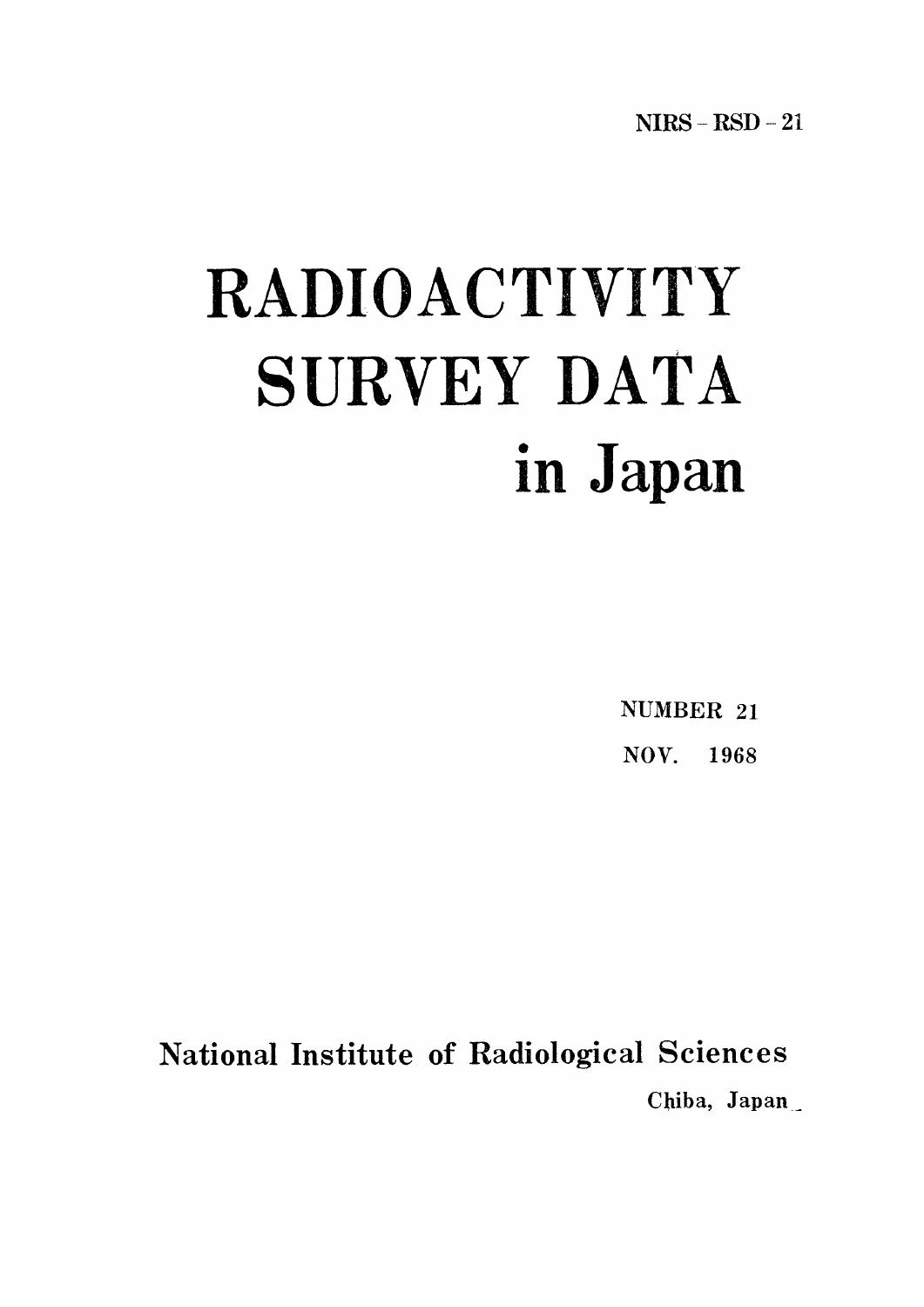## Radioactivity Survey Data in Japan

Number 21

Nov. 1968

#### Contents

Page Human Data Soil Data Strontium-90 in Human Bone Strontium-90, Cesium-137 and Cerium-144 in Soil (National Institute of Radiological (Japan Analytical Chemistry Research Total Body Burden of Cesium-137 as assessed Water Data by Blood Analysis Strontium-90 and Cesium-137 in Potable Rain Water (Japan Analytical Chemistry Research Dietary Data Strontium-90 and Cesium-137 in Tea Strontium-90 and Cesium-137 in Potable Rain Water (Japan Analytical Chemistry Research used by Lighthouses (Japan Analytical Chemistry Research *Institute*)  $\cdots$  *m* 

#### National Institute of Radiological Sciences

Page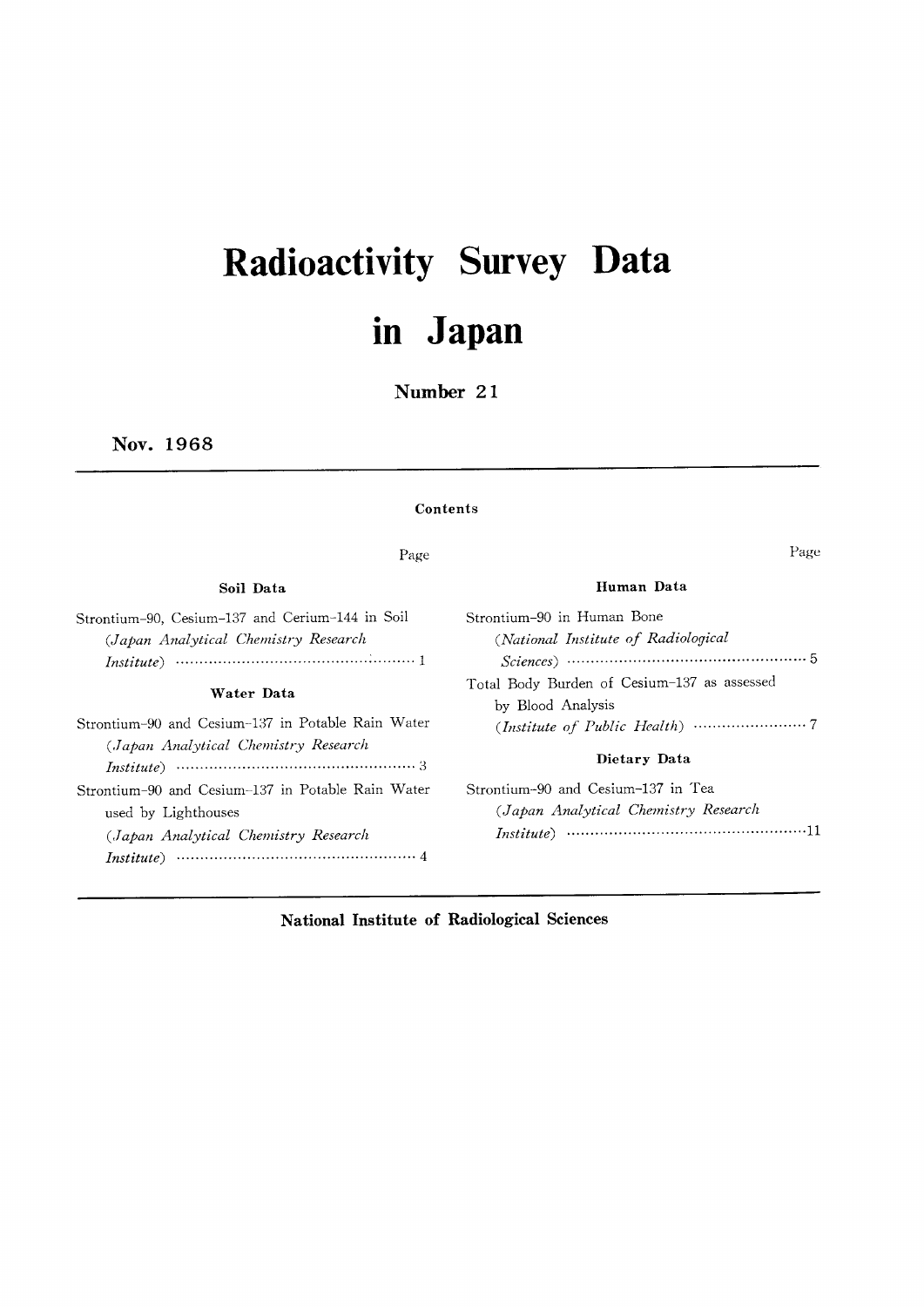## Soil Data

#### Strontium-90, Cesium-137 and Cerium-144 in Soil

(Japan Analytical Chemistry Research Institute)

The Japan Analytical Chemistry Research Institute has analyzed surface soil samples collected from 16 prefectures, to determine the total deposits of fallout. Sampling locations are indicated in Figure 1.

Sampling procedures and treatment method of the samples for strontium-90 and cesium-137 analyses are the same as those mentioned in the explanation of page  $6~1$ , Issue No. 4 of this publication.

Results obtained during the period fromJuly to December, 1967 are shown in Table 1.



Table 1.  $^{90}Sr$ ,  $^{137}Cs$  and  $^{144}Ce$  in Soil -July to Dec., 1967-By T. Asari, M. Chiba and M. Kuroda

(Japan Analytical Chemistry Research Institute)

(Continued from Table 11, Issue No. 18 of this Publication)

|                    |                   | Dry Soil collected |              |                      |              | 90Sr            |              |              | 137Cs             |             | $^{144}Ce + ^{144}Pr$  |
|--------------------|-------------------|--------------------|--------------|----------------------|--------------|-----------------|--------------|--------------|-------------------|-------------|------------------------|
| Location           | Type              | Weight<br>(%)      | Ca<br>$(\%)$ | К<br>(%)             | (pCi/<br>kg) | (mCi/<br>$km^2$ | (mCi/<br>gCa | (pCi/<br>kg) | (mCi/<br>$km^{2}$ | (mCi/<br>gK | (mCi/km <sup>2</sup> ) |
| <b>July 1967</b>   |                   |                    |              |                      |              |                 |              |              |                   |             |                        |
| Sapporo, HOKKAIDO  | Green             | 89.56              | 1.27 0.08    |                      | 528          | 15.7            | 42           | 1368         | 40.5              | 1710        | 18.7                   |
| Aomori, AOMORI     | $^{\prime\prime}$ | 85.91              |              | $0.30\;0.15$         | 530          | 10.0            | 177          | 904          | 17.0              | 602         | 5.0                    |
| Murata, MIYAGI     | $^{\prime\prime}$ | 90.16              |              | $0.34\;0.13$         | 628          | 19.6            | 185          | 1177         | 36.8              | 905         | 25.8                   |
| Mito. IBARAKI      | $^{\prime\prime}$ | 85.69              |              | 0.47, 0.04           | 424          | 14.5            | 90           | 634          | 21.6              | 1585        | 13.7                   |
| Yokohama, KANAGAWA | $^{\prime\prime}$ | 81.90              |              | 0.87, 0.02           | 1170         | 22.8            | 134          | 1612         | 31.3              | 8060        | 27.0                   |
| Akabane, AICHI     | $^{\prime\prime}$ | 97.80              |              | $0.12\ 0.09$         | 232          | 11.9            | 193          | 630          | 32.3              | 700         | 9.5                    |
| Tsuruga, FUKUI     | $^{\prime\prime}$ | 97.87              |              | $0.16\;0.07$         | 217          | 9.5             | 136          | 671          | 29.3              | 958         | 9.0                    |
| Fukui, FUKUI       | Bare              | 96.40              |              | $0.49$ $0.11$        | 442          | 17.6            | 90           | 976          | 38.8              | 887         | 21.9                   |
| Mihama, FUKUI      | Green             | 97.56              |              | 0.07, 0.09           | 478          | 12.7            | 683          | 1191         | 39.9              | 1323        | 37.6                   |
| Miyazu, KYOTO      | $^{\prime\prime}$ | 98.11              |              | $0.06$ $0.20$        | 663          | 18.6            | 1103         | 2368         | 66.6              | 1182        | 43.9                   |
| Wakayama, WAKAYAMA | $^{\prime\prime}$ | 98.15              |              | $1.09 \text{ } 0.33$ | 444          | 57.6            | 41           | 976          | 115.7             | 295         | 78.8                   |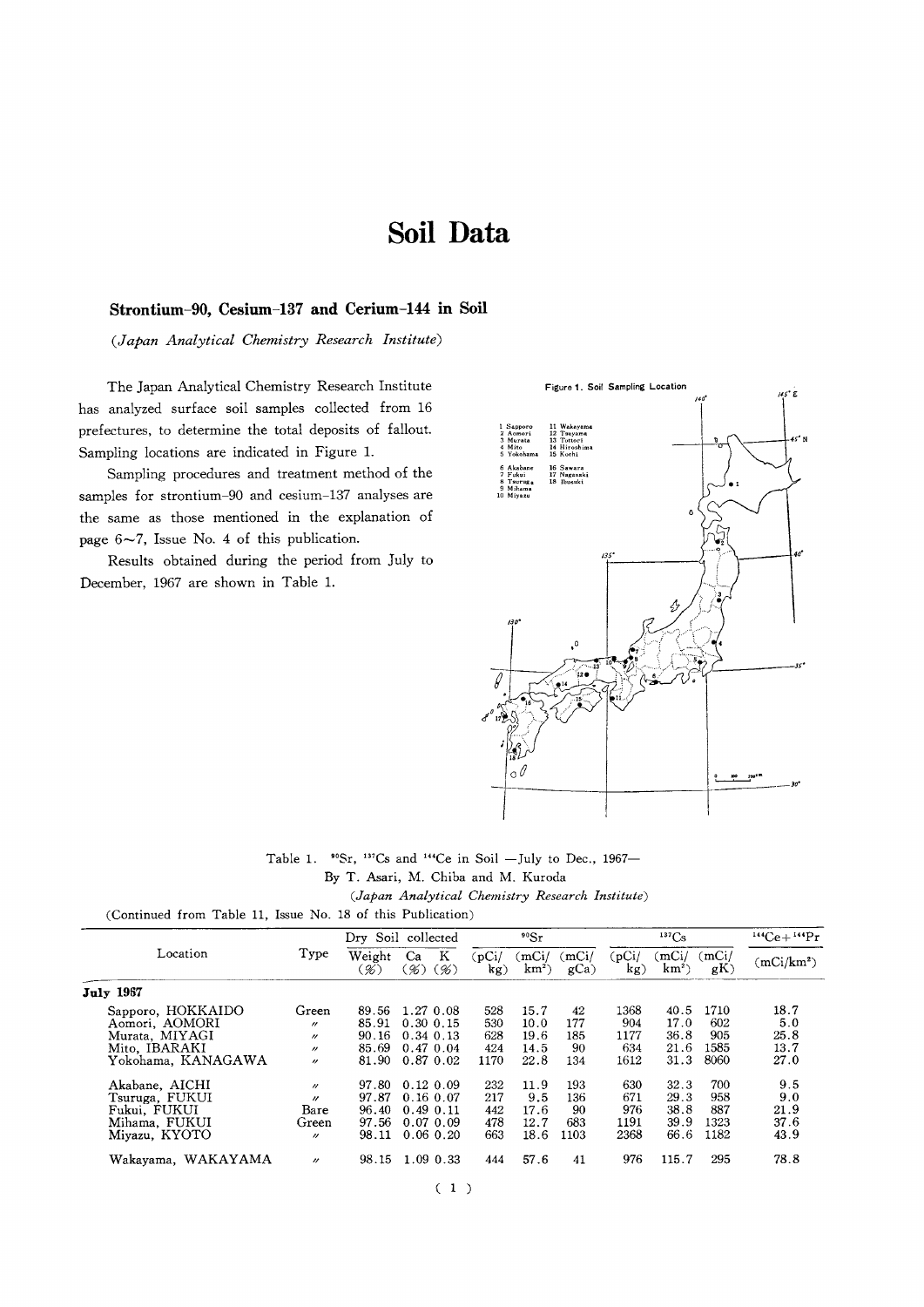|                      |                   |                  | Dry Soil collected           |              | 90Sr            |              |              | 137Cs             |             | $^{144}Ce + ^{144}Pr$  |
|----------------------|-------------------|------------------|------------------------------|--------------|-----------------|--------------|--------------|-------------------|-------------|------------------------|
| Location             | Type              | Weight<br>$(\%)$ | $\bf K$<br>Ca<br>$(\%) (\%)$ | (pCi)<br>kg) | (mCi)<br>$km^2$ | (mCi/<br>gCa | (pCi/<br>kg) | (mCi)<br>$km^2$ ) | (mCi/<br>gK | (mCi/km <sup>2</sup> ) |
| Tsuyama, OKAYAMA     | Bare              | 98.47            | $0.26$ 0.07                  | 254          | 11.6            | 98           | 973          | 44.3              | 1390        | 25.9                   |
| Kochi, KOCHI         | $^{\prime\prime}$ | 94.00            | $0.67$ $0.11$                | 804          | 24 0            | 120          | 2285         | 68.1              | 2077        | 31.3                   |
| Sawara, FUKUOKA      | $\prime\prime$    | 96.46            | $0.26\;0.09$                 | 1014         | 31.6            | 390          | 2445         | 75.7              | 2716        | 28.4                   |
| Aug. '67             |                   |                  |                              |              |                 |              |              |                   |             |                        |
| Tottori, TOTTORI     | Green             | 98.81            | $0.09$ 0.15                  | 813          | 24.2            | 903          | 1350         | 40.1              | 900         | 39.9                   |
| Hiroshima, HIROSHIMA | $^{\prime\prime}$ | 98.88            | 0.17, 0.14                   | 438          | 16.2            | 258          | 1230         | 45.6              | 914         | 9.5                    |
| Nagasaki, NAGASAKI   | $^{\prime\prime}$ | 93.80            | $0.11\ 0.05$                 | 408          | 16.8            | 371          | 411          | 16.9              | 822         | 7.9                    |
| Ibusuki, KAGOSHIMA   | $^{\prime\prime}$ | 96.48            | 2.69 0.02                    | 209          | 6.4             | 8            | 220          | 6.8               | 1100        | 7.0                    |
| Nov. '67             |                   |                  |                              |              |                 |              |              |                   |             |                        |
| Sapporo, HOKKAIDO    | $^{\prime\prime}$ | 96.06            | $0.49\ 0.09$                 | 254          | 15.9            | 52           | 518          | 32.5              | 535         | 7.5                    |
| Aomori, AOMORI       | $^{\prime\prime}$ | 84.51            | 0.37, 0.05                   | 64           | 21.4            | 17           | 710          | 23.8              | 1420        | 5.7                    |
| Murata, MIYAGI       | Bare              | 93.60            | $0.35\ 0.09$                 | 408          | 19.3            | 117          | 1018         | 48.1              | 1130        | 24.0                   |
| Akabane, AICHI       | $^{\prime\prime}$ | 96.87            | $0.26$ 0.10                  | 379          | 15.2            | 146          | 858          | 34.5              | 858         | 10.7                   |
| Fukui, FUKUI         | $^{\prime\prime}$ | 95.23            | $0.16\;0.07$                 | 289          | 12.4            | 181          | 933          | 39.9              | 1333        | 9.5                    |
| Mihama, FUKUI        | $^{\prime\prime}$ | 97.94            | $0.12\;0.10$                 | 134          | 5.3             | 112          | 1297         | 51.6              | 1297        | 18.5                   |
| Tsuruga, FUKUI       | $^{\prime\prime}$ | 99.03            | 0.57 0.07                    | 183          | 5.6             | 32           | 566          | 17.2              | 809         | 17.1                   |
| Miyazu, KYOTO        | Green             | 97.84            | $0.10\;0.16$                 | 477          | 18.5            | 477          | 1093         | 42.3              | 633         | 37.1                   |
| Wakayama, WAKAYAMA   | Bare              | 98.81            | $0.28\;0.10$                 | 43           | 2.4             | 15           | 155          | 8.7               | 155         | 4.3                    |
| Tsuyama, OKAYAMA     | Green             | 93.55            | $0.22\;0.10$                 | 96           | 3.6             | 43           | 492          | 18.3              | 492         | 8.1                    |
| Hiroshima, HIROSHIMA | Bare              | 98.53            | $0.41\;0.33$                 | 249          | 9.4             | 60           | 903          | 34.1              | 274         | 18.8                   |
| Kochi, KOCHI         | $^{\prime\prime}$ | 98.08            | 2.00 0.09                    | 503          | 15.9            | 25           | 2219         | 70.1              | 2460        | 13.6                   |
| Sawara, FUKUOKA      | $^{\prime\prime}$ | 98.03            | $0.15$ 0.15                  | 253          | 14.4            | 169          | 1387         | 78.6              | 924         | 26.4                   |
| Ibusuki, KAGOSHIMA   | $^{\prime\prime}$ | 96.31            | 1.32 0.03                    | 300          | 15.4            | 23           | 541          | 27.5              | 1804        | 8.2                    |
| Dec. '67             |                   |                  |                              |              |                 |              |              |                   |             |                        |
| Mito, IBARAKI        | $^{\prime\prime}$ | 88.76            | $0.50\;0.07$                 | 600          | 29.3            | 120          | 1024         | 50.0              | 1462        | 16.7                   |
| Yokohama, KANAGAWA   | $^{\prime\prime}$ | 99.00            | $0.53 \; 0.04$               | 216          | 8.1             | 41           | 340          | 12.8              | 850         | 3.3                    |
| Tottori, TOTTORI     | Green             | 98.77            | $0.08\ 0.09$                 | 149          | 6.7             | 19           | 93           | 41.0              | 1030        | 7.3                    |
| Nagasaki, NAGASAKI   | Bare              | 95.08            | $0.13$ 0.05                  | 324          | 15.1            | 249          | 203          | 9.5               | 405         | 2.4                    |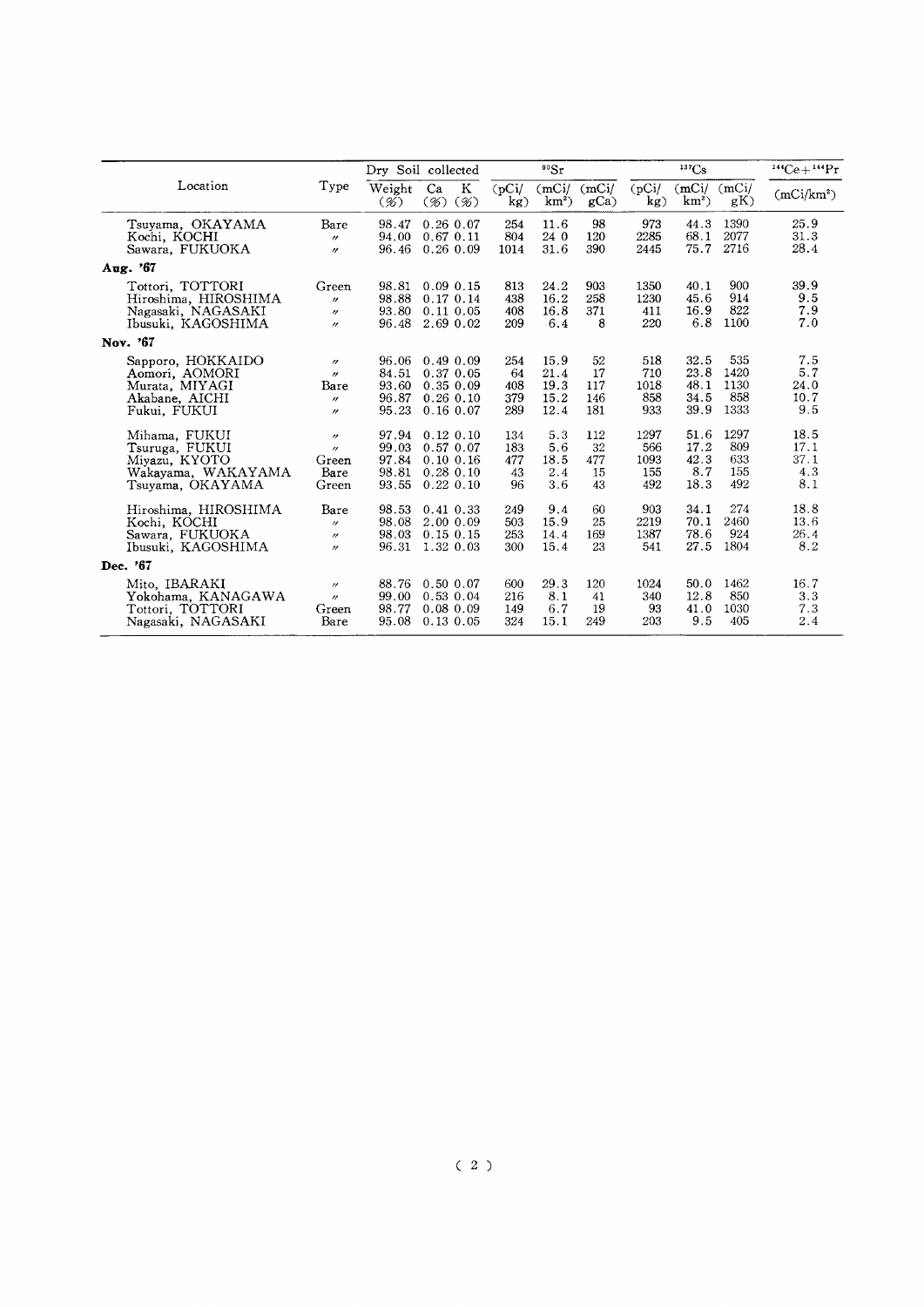## **Water Data**

#### Strontium-90 and Cesium-137 in Potable Rain Water

(Japan Analytical Chemistry Research Institute)

The strontium-90 and cesium-137 content in potable rain water with filtration collected from 8 prefectural public health laboratories was determined at the Japan Analytical Chemistry Research Institute.

Ten liter samples taken from potable rain water tanks with filter were collected by the prefectural public health laboratories, and sent to the Japan Analytical Chemistry Research Institute for strontium-90 and cesium-137 content analyses.

Sampling locations are shown in Figure 2. After pre-treatment for concentration, the samples were analyzed by the fuming nitric acid method. The analytical procedure applied was the method recommended by the Science and Technology Agency.

Results obtained during the period from July 1966 to January 1968 are shown in Table 2.



Table. 2. <sup>90</sup>Sr and <sup>137</sup>Cs in Potable Rain Water -- July 1966 to Jan. 1968-By T. Asari, M. Chiba and M. Kuroda

(Japan Analytical Chemistry Reseach Institute)

(Continued from Table 8, Issue No. 8, of this Publication)

| Location                                                                                        | Date of<br>Sampling (pCi/l) (pCi/l)                                                                                                                                      | $^{90}Sr$                            | $137C_S$                             | pН                       | Location                                                                                        | Date of                                                                                       |                                                                                         | $^{90}Sr$<br>Sampling $(pCi/l)$      | 137Cs<br>(pCi/l)                     | pH                       |
|-------------------------------------------------------------------------------------------------|--------------------------------------------------------------------------------------------------------------------------------------------------------------------------|--------------------------------------|--------------------------------------|--------------------------|-------------------------------------------------------------------------------------------------|-----------------------------------------------------------------------------------------------|-----------------------------------------------------------------------------------------|--------------------------------------|--------------------------------------|--------------------------|
| Wakuya, MIYAGI<br>Izuoshima, TOKYO<br>Kushimoto, WAKAYAMA<br>Kawanishi, HYOGO<br>Niimi, OKAYAMA | July 1966<br>$^{\prime\prime}$<br>$^{\prime\prime}$<br>$^{\prime\prime}$<br>$\prime$<br>$^{\prime\prime}$<br>$^{\prime\prime}$<br>$^{\prime\prime}$<br>$^{\prime\prime}$ | 2.62<br>1.88<br>1.78<br>2.84<br>1.32 | 0.73<br>1.00<br>0.43<br>2.34<br>0.09 | 9.8<br>6.6<br>6.7<br>7.0 | Muroto, KOCHI<br>Fukue, NAGASAKI<br>Izuoshima. TOKYO<br>Kushimoto, WAKAYAMA<br>Kawanishi. HYOGO | Oct.<br>$\mathbf{z}$<br>Jan. 1967<br>$^{\prime\prime}$<br>$^{\prime\prime}$                   | '66<br>$^{\prime\prime}$<br>$^{\prime\prime}$<br>$^{\prime\prime}$                      | 0.31<br>2.03<br>0.82<br>2.55<br>1.47 | 0.31<br>0.61<br>0.40<br>0.56<br>0.77 | 6.8<br>7.7<br>6.5        |
| Fukuyama, HIROSHIMA<br>Muroto, KOCHI<br>Fukue, NAGASAKI<br>Wakuya, MIYAGI<br>Izuoshima, TOKYO   | $\prime\prime$<br>$^{\prime\prime}$<br>$\prime\prime$<br>$^{\prime\prime}$<br>$^{\prime\prime}$<br>$\mathbf{r}$<br>'66<br>Oct.<br>"<br>$^{\prime\prime}$                 | 0.12<br>0.34<br>2.39<br>0.87<br>0.50 | 0.08<br>0.28<br>0.56<br>1.41<br>0.42 | 7.2<br>6.8<br>7.6        | Niimi, OKAYAMA<br>Fukuyama, HIROSHIMA<br>Muroto, KOCHI<br>Fukue, NAGASAKI<br>Izuoshima, TOKYO   | $^{\prime\prime}$<br>$\mathbf{r}$<br>$^{\prime\prime}$<br>$\boldsymbol{\prime\prime}$<br>July | $^{\prime\prime}$<br>$\boldsymbol{''}$<br>$^{\prime\prime}$<br>$^{\prime\prime}$<br>'67 | 1.86<br>0.10<br>9.39<br>2.55<br>0.78 | 0.19<br>0.05<br>0.20<br>0.57<br>0.14 | 6.8<br>7.1<br>6.8<br>7.6 |
| Kushimoto, WAKAYAMA<br>Kawanishi, HYOGO<br>Niimi, OKAYAMA<br>Fukuyama, HIROSHIMA                | $^{\prime\prime}$<br>$^{\prime\prime}$<br>$\prime$<br>$\boldsymbol{''}$<br>$^{\prime\prime}$<br>$\prime\prime$<br>$^{\prime\prime}$<br>$\prime\prime$                    | 1.96<br>0.64<br>0.93<br>0.12         | 0.50<br>0.66<br>0.08<br>0.02         | 6.7<br>7.0<br>7.1        | Kushimoto, WAKAYAMA<br>Kawanishi, HYOGO<br>Niimi, OKAYAMA<br>Fukuvama. HIROSHIMA                | $^{\prime\prime}$<br>$^{\prime\prime}$<br>$\prime\prime$<br>$\theta$                          | $^{\prime\prime}$<br>$\boldsymbol{H}$<br>$\boldsymbol{''}$<br>$\boldsymbol{''}$         | 1.63<br>0.76<br>1.78<br>0.20         | 0.62<br>1.48<br>0.12<br>0.09         | 6.9<br>6.7<br>6.8<br>7.3 |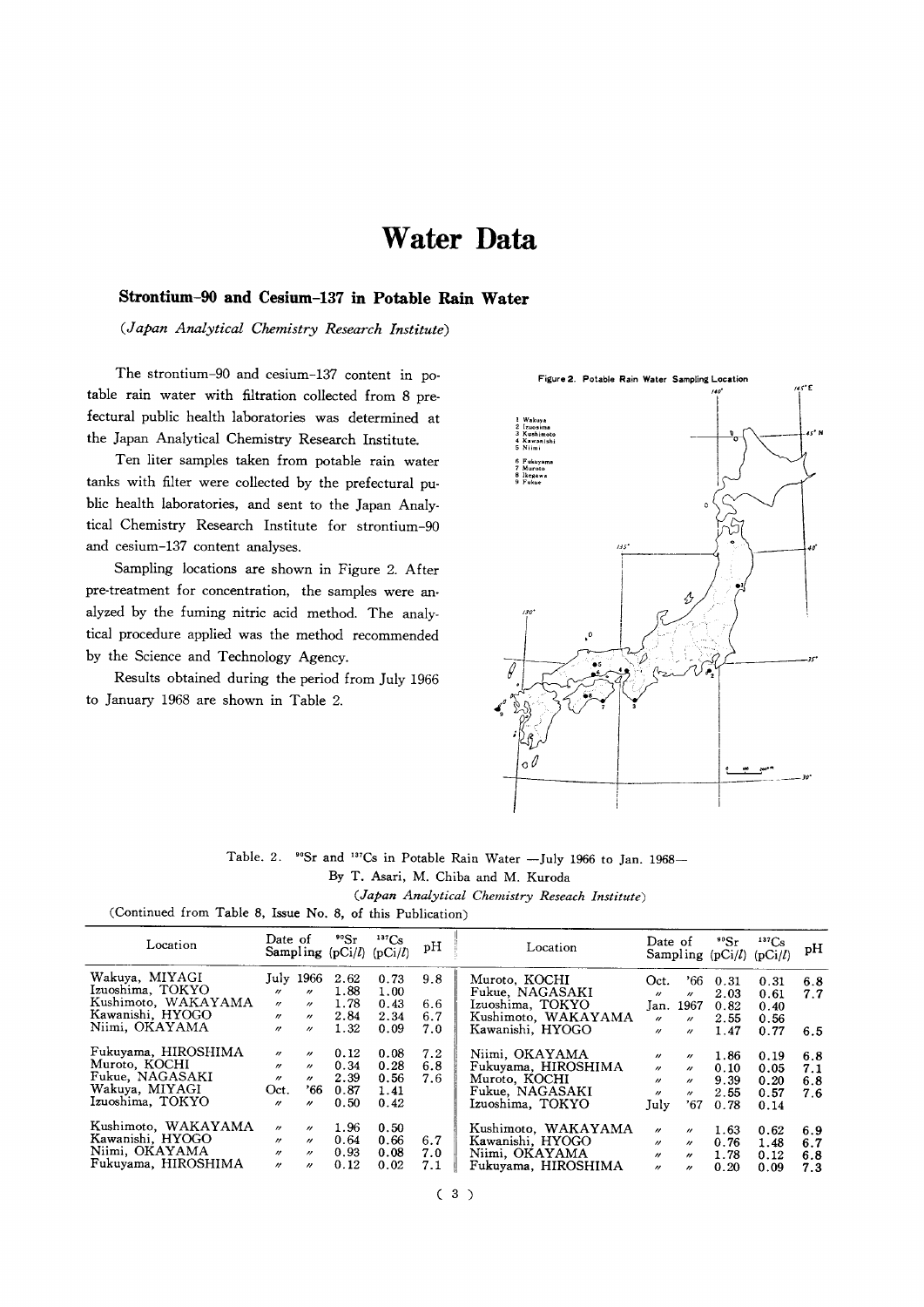| Location                                                                                      | Date of                                                                                                      |                                                                                           | $\rm ^{90}Sr$                        | $137C_S$<br>Sampling $(pCi/l)$ $(pCi/l)$ | рH                              | Location                                                                                       | Date of                                                                              |                                                                                | $\rm ^{90}Sr$                        | 137Cs<br>Sampling $(pCi/l)$ $(pCi/l)$ | pH                              |
|-----------------------------------------------------------------------------------------------|--------------------------------------------------------------------------------------------------------------|-------------------------------------------------------------------------------------------|--------------------------------------|------------------------------------------|---------------------------------|------------------------------------------------------------------------------------------------|--------------------------------------------------------------------------------------|--------------------------------------------------------------------------------|--------------------------------------|---------------------------------------|---------------------------------|
| Muroto, KOCHI<br>Ikegawa, KOCHI<br>Fukue, NAGASAKI<br>Izuoshima, TOKYO<br>Kushimoto, WAKAYAMA | July<br>$^{\prime\prime}$<br>$^{\prime\prime}$<br>Oct.<br>$\prime$                                           | '67<br>$\boldsymbol{\mu}$<br>$\mathbf{z}$<br>'67<br>$\theta$                              | 0.27<br>0.40<br>1.42<br>0.39<br>1.95 | 0.11<br>0.34<br>0.34<br>0.17<br>0.52     | 6.8<br>7.0<br>7.6<br>6.5<br>6.8 | Fukue, NAGASAKI<br>Izuoshima, TOKYO<br>Kushimoto, WAKAMA<br>Kawanishi, HYOGO<br>Niimi, OKAYAMA | Oct.<br>$^{\prime\prime}$<br>$\prime\prime$<br>$^{\prime\prime}$                     | '67<br>Jan. 1968<br>$^{\prime\prime}$<br>$^{\prime\prime}$<br>$\boldsymbol{H}$ | 0.81<br>0.44<br>1.37<br>0.69<br>1.41 | 0.26<br>0.08<br>0.29<br>1.35<br>0.21  | 7.8<br>6.5<br>6.5<br>7.4<br>7.0 |
| Kawanishi, HYOGO<br>Niimi, OKAYAMA<br>Fukuyama, HIROSHIMA<br>Muroto KOCHI<br>Ikegawa, KOCHI   | $\prime\prime$<br>$^{\prime\prime}$<br>$^{\prime\prime}$<br>$\boldsymbol{\prime\prime}$<br>$^{\prime\prime}$ | $^{\prime\prime}$<br>$^{\prime\prime}$<br>$\prime$<br>$^{\prime\prime}$<br>$\prime\prime$ | 0.66<br>1.93<br>0.08<br>0.42<br>0.39 | 1.23<br>0.31<br>0.03<br>0.14<br>0.15     | 8.0<br>7.4<br>7.3<br>6.8<br>7.0 | Fukuyama, HIROSHIMA<br>Muroto, KOCHI<br>Ikegawa, KOCHI<br>Fukue. NAGASAKI                      | $^{\prime\prime}$<br>$^{\prime\prime}$<br>$^{\prime\prime}$<br>$\boldsymbol{\prime}$ | $^{\prime\prime}$<br>$\boldsymbol{H}$<br>$\prime\prime$<br>$\prime\prime$      | 0.10<br>0.32<br>0.36<br>1.68         | 0.03<br>0.31<br>0.23<br>0.45          | 7.3<br>6.8<br>7.0<br>8.0        |

#### Strontium-90 and Cesium-137 in Potable Rain Water used by Lighthouses

(Japan Analytical Chemistry Research Institute)

Since April 1964, potable rain water used by residents of beacon lighthouses has been analyzed for strontium-90 and cesium-137 content by the Japan Analytical Chemistry Research Institute.

Samples of potable rain water were collected in polyethylene bottles at 8 lighthouses and also ten liter samples, with and without filtration through sand and charcoal, were sent from each lighthouse.

Sampling locations are shown in Figure 3.

The analytical procedure applied was the method recommended by the Science and Technology Agency.

Results obtained during the period from May 1967 to February 1968, are shown in Table 3.



 $(4)$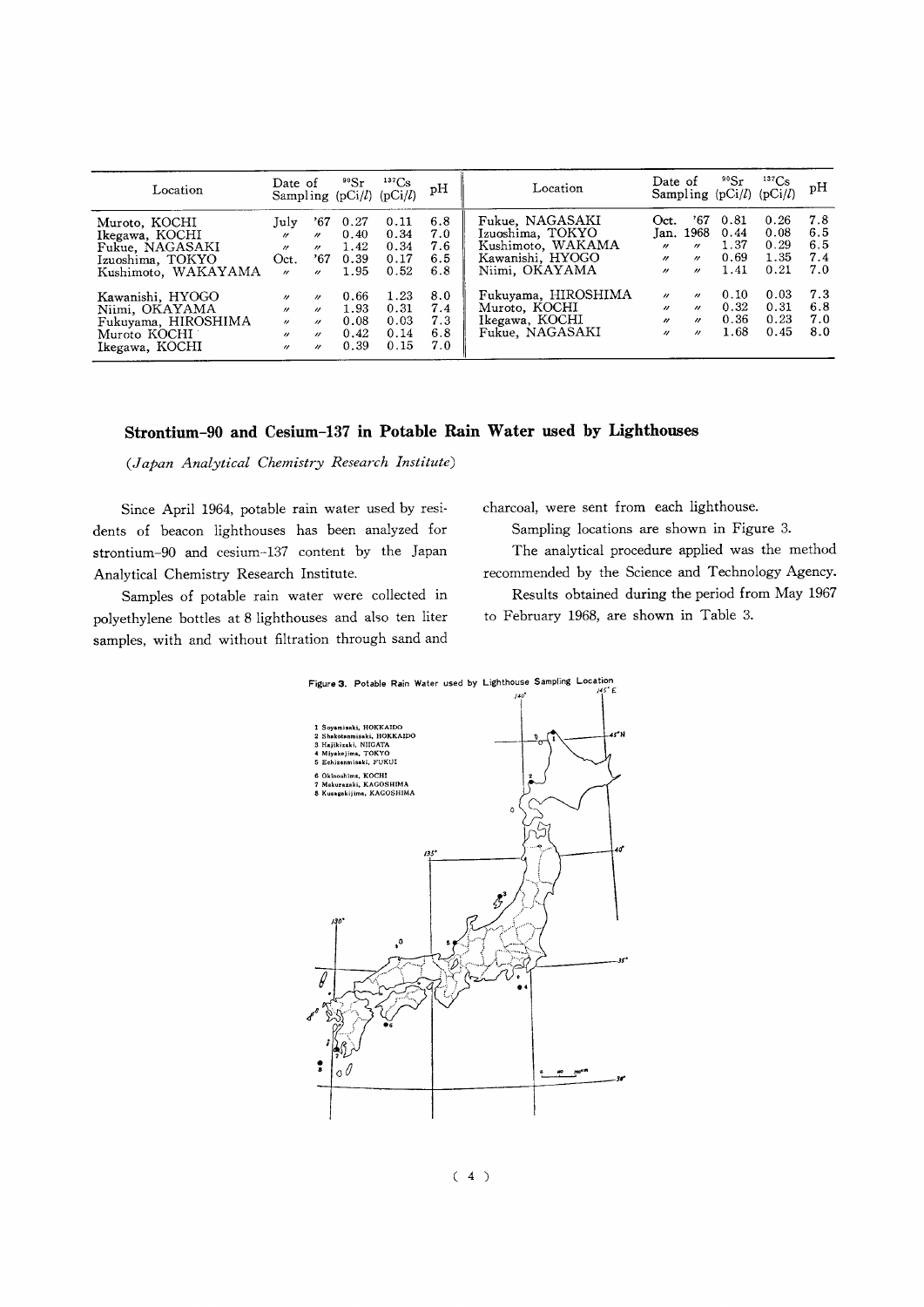#### Table 3. <sup>90</sup>Sr and <sup>137</sup>Cs in Potable Rain Water used by Lighthouses -- May, 1967 to Feb., 1968--

By T. Asari, M. Chiba and M. Kuroda

#### (Japan Analytical Chemistry Research Institute)

(Continued from Table 6, Issue No. 18 of this Publicatition)

|                                                                                                                      | $90$ Sr (pCi/l)                      |                                      | <sup>137</sup> Cs (pCi/l)            |                                      |
|----------------------------------------------------------------------------------------------------------------------|--------------------------------------|--------------------------------------|--------------------------------------|--------------------------------------|
| Lighthouse Location                                                                                                  | Original                             | Filtrate                             | Original                             | Filtrate                             |
| May 1967                                                                                                             |                                      |                                      |                                      |                                      |
| Sovamisaki, HOKKAIDO<br>Shakotanmisaki, HOKKAIDO<br>Hajikizaki, NIIGATA<br>Okinoshima, KOCHI                         | 3.89<br>0.20<br>2.49<br>1.24         | 0.04<br>5.89<br>3.22<br>0.49         | 1.59<br>0.13<br>2.21<br>0.87         | 0.03<br>5.99<br>2.33<br>0.48         |
| June '67                                                                                                             |                                      |                                      |                                      |                                      |
| Miyakejima, TOKYO<br>Echizenmisaki, FUKUI<br>Makurazaki, KAGOSHIMA                                                   | 1.15<br>2.05<br>1.26                 | 0.60<br>1.27<br>2.60                 | 1.09<br>0.44<br>0.24                 | 1.35<br>0.83<br>0.56                 |
| Sept. '67                                                                                                            |                                      |                                      |                                      |                                      |
| Soyamisaki, HOKKAIDO<br>Shakotanmisaki, HOKKAIDO<br>Hajikizaki, NIIGATA<br>Miyakejima, TOKYO<br>Echizenmisaki, FUKUI | 1.73<br>0.31<br>1.50<br>2.34<br>1.65 | 0.04<br>1.24<br>1.26<br>0.61<br>1.08 | 1.58<br>0.10<br>0.32<br>3.43<br>0.64 | 0.21<br>1.68<br>0.88<br>1.91<br>0.84 |
| Okinoshima, KOCHI<br>Kusagakijima, KAGOSHIMA                                                                         | 1.83<br>1.09                         | 1.71<br>0.75                         | 0.41<br>0.22                         | 0.79<br>0.57                         |
| Jan. '1968                                                                                                           |                                      |                                      |                                      |                                      |
| Soyamisaki, HOKKAIDO<br>Shakotanmisaki, HOKKAIDO<br>Hajikizaki, NIIGATA<br>Kusagakijima, KAGOSHIMA                   | 1.42<br>0.82<br>2.51<br>1.30         | 0.12<br>0.13<br>2.74<br>3.05         | 1.11<br>0.82<br>0.11<br>0.39         | 0.18<br>0.87<br>0.17<br>2.02         |
| Feb. '68                                                                                                             |                                      |                                      |                                      |                                      |
| Mivakejima, TOKYO<br>Echizenmisaki, FUKUI<br>Okinoshima, KOCHI                                                       | 1.32<br>2.90<br>1.78                 | 0.59<br>1.57<br>1.04                 | 1.26<br>0.23<br>1.90                 | 0.67<br>0.60<br>0.79                 |

### Human Data

#### Strontium-90 in Human Bone

(National Institute of Radiological Sciences)

Since 1959, human bones collected from various parts of Japan have been analyzed at National Institute of Radiological Sciences.

The bone samples were collected from Tokyo. Sampling location is shown in Figure 4.

The values of strontium-90 in bone samples were determined by the same method mentioned in the explanation of page 25, Issue No. 3 of this publication.

Results derived from human bone samples from subjects that deceased during the period from February 1967 to January 1968 are shown in Table 4.

Natural strontium content was analyzed by atomic absorption spectrophotometry.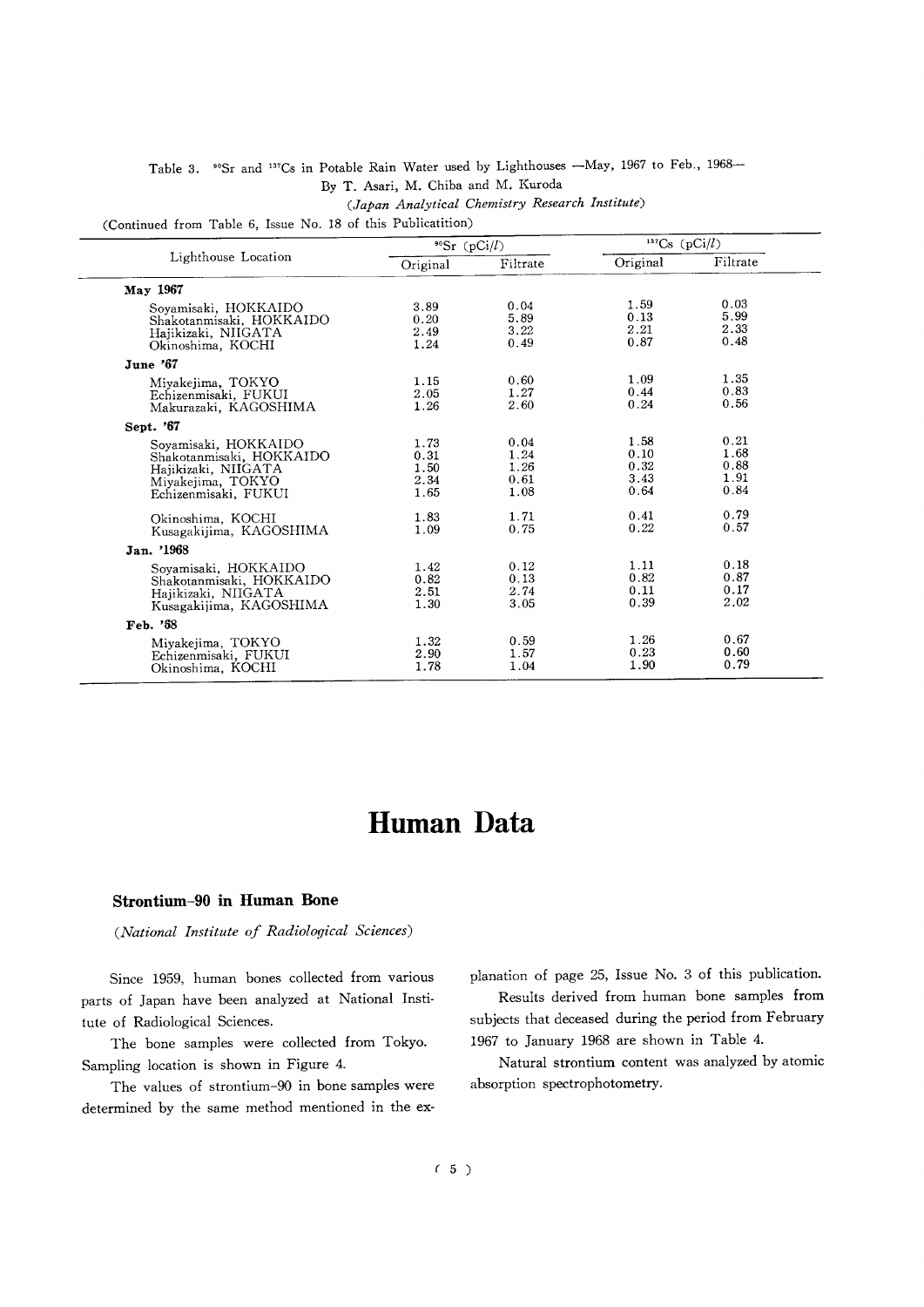

Table 4. <sup>\*</sup>Sr in Human Bone -Feb. 1967 to Jan. 1968-By G. Tanaka, H. Kawamura, M. Izyuin (National Institute of Radiological Sciences)

| (Continued from Table 9, Issue No. 17 of this Publication) |  |  |  |  |  |
|------------------------------------------------------------|--|--|--|--|--|
|------------------------------------------------------------|--|--|--|--|--|

| Location          | Age               | Sex               |                   | Month of Death    | Number            | Name of Bone      | Natural Sr<br>(mg/gCa) | 90Sr<br>(pCi/gCa) |  |
|-------------------|-------------------|-------------------|-------------------|-------------------|-------------------|-------------------|------------------------|-------------------|--|
| Tokyo             | 0                 | M F               |                   | 1967 Apr.         | $\boldsymbol{2}$  | Whole Skeleton    | 0.258                  | 3.90              |  |
| $^{\prime\prime}$ | 1                 | M                 | $^{\prime\prime}$ | Aug.              | 1                 | $^{\prime\prime}$ | 0.287                  | 4.76              |  |
| $^{\prime\prime}$ | $^{\prime\prime}$ | $^{\prime\prime}$ | $^{\prime\prime}$ | Sept.             | $^{\prime\prime}$ | $^{\prime\prime}$ | 0.255                  | 2.89              |  |
| $^{\prime\prime}$ | $^{\prime\prime}$ | $^{\prime\prime}$ |                   | 1968 Jan.         | $^{\prime\prime}$ | $^{\prime\prime}$ | 0.273                  | 5.56              |  |
| $^{\prime\prime}$ | $^{\prime\prime}$ | $^{\prime\prime}$ | $^{\prime\prime}$ | $^{\prime\prime}$ | $^{\prime\prime}$ | $^{\prime\prime}$ | 0.240                  | 12.0              |  |
| $^{\prime\prime}$ | $\boldsymbol{2}$  | $^{\prime\prime}$ |                   | 1967 Aug.         | $^{\prime\prime}$ | $^{\prime\prime}$ |                        | 3.84              |  |
| $^{\prime\prime}$ | $^{\prime\prime}$ | ${\bf F}$         | $^{\prime\prime}$ | $\theta$          | $^{\prime\prime}$ | $^{\prime\prime}$ | 0.290                  | 2.71              |  |
| $^{\prime\prime}$ | 3                 | M                 | $^{\prime\prime}$ | Nov.              | $^{\prime\prime}$ | Rib.              | 0.294                  | 2.45              |  |
| $^{\prime\prime}$ | 4                 | $\mathbf F$       | $^{\prime\prime}$ | Aug.              | $^{\prime\prime}$ | $^{\prime\prime}$ | 0.276                  | 2.05              |  |
| $^{\prime\prime}$ | 5                 | M                 | $^{\prime\prime}$ | $^{\prime\prime}$ | $^{\prime\prime}$ | $^{\prime\prime}$ | 0.302                  | 3.27              |  |
| $^{\prime\prime}$ | $^{\prime\prime}$ | $\rm F$           | $^{\prime\prime}$ | Nov.              | $^{\prime\prime}$ | Femur             |                        | 1.40              |  |
| $^{\prime\prime}$ | 6                 | $^{\prime\prime}$ | $^{\prime\prime}$ | Aug.              | $^{\prime\prime}$ | Rib               | 0.339                  | 2.20              |  |
| $^{\prime\prime}$ | $^{\prime\prime}$ | M                 | $^{\prime\prime}$ | Sept.             | $^{\prime\prime}$ | $^{\prime\prime}$ | 0.305                  | 2.25              |  |
| $^{\prime\prime}$ | $^{\prime\prime}$ | $\mathbf F$       | $^{\prime\prime}$ | Nov.              | $^{\prime\prime}$ | Vertebra          | 0.312                  | 3.03              |  |
| $^{\prime\prime}$ | $\overline{7}$    | $^{\prime\prime}$ | $^{\prime\prime}$ | Feb.              | $^{\prime\prime}$ | Rib               | 0.325                  | 1.93              |  |
| $^{\prime\prime}$ | 8                 | M                 | $^{\prime\prime}$ | Aug.              | $^{\prime\prime}$ | $^{\prime\prime}$ | 0.302                  | 1.43              |  |
| $^{\prime\prime}$ | $^{\prime\prime}$ | $^{\prime\prime}$ | $^{\prime\prime}$ | Nov.              | $^{\prime\prime}$ | Rib, Femur        | 0.342                  | 2.00              |  |
| $^{\prime\prime}$ | $^{\prime\prime}$ | $\mathbf F$       | $^{\prime\prime}$ | $^{\prime\prime}$ | $^{\prime\prime}$ | Rib               | 0.335                  | 3.43              |  |
| $^{\prime\prime}$ | 9                 | M                 | $^{\prime\prime}$ | Feb.              | $^{\prime\prime}$ | $^{\prime\prime}$ |                        | 1.66              |  |
| $^{\prime\prime}$ | $^{\prime\prime}$ | $\mathbf F$       | $^{\prime\prime}$ | Nov.              | $^{\prime\prime}$ | $^{\prime\prime}$ | 0.386                  | 2.55              |  |
| $^{\prime\prime}$ | 11                | F                 |                   | 1967 Feb.         | $^{\prime\prime}$ | $^{\prime\prime}$ | 0.372                  | 1.93              |  |
| $^{\prime\prime}$ | $^{\prime\prime}$ | $^{\prime\prime}$ | $^{\prime\prime}$ | Aug.              | $^{\prime\prime}$ | Rib, Femur        | 0.365                  | 1.68              |  |
| $^{\prime\prime}$ | $^{\prime\prime}$ | $^{\prime\prime}$ | $^{\prime\prime}$ | Noy.              | $^{\prime\prime}$ | Vertebra          | 0.321                  | 5.28              |  |
| $^{\prime\prime}$ | 12                | n                 | $^{\prime\prime}$ | $^{\prime\prime}$ | $^{\prime\prime}$ | Rib               | 0.382                  | 3.01              |  |
| $^{\prime\prime}$ | $^{\prime\prime}$ | $^{\prime\prime}$ | $\prime\prime$    | $\prime\prime$    | $^{\prime\prime}$ | $^{\prime\prime}$ |                        | 3.32              |  |
| $^{\prime\prime}$ | 13                | M                 | $^{\prime\prime}$ | $^{\prime\prime}$ | $^{\prime\prime}$ | $^{\prime\prime}$ | 0.410                  | 2.01              |  |
| $^{\prime\prime}$ | 14                | $^{\prime\prime}$ | $^{\prime\prime}$ | $^{\prime\prime}$ | $^{\prime\prime}$ | $^{\prime\prime}$ | 0.392                  | 3.25              |  |
|                   |                   |                   |                   |                   |                   |                   |                        |                   |  |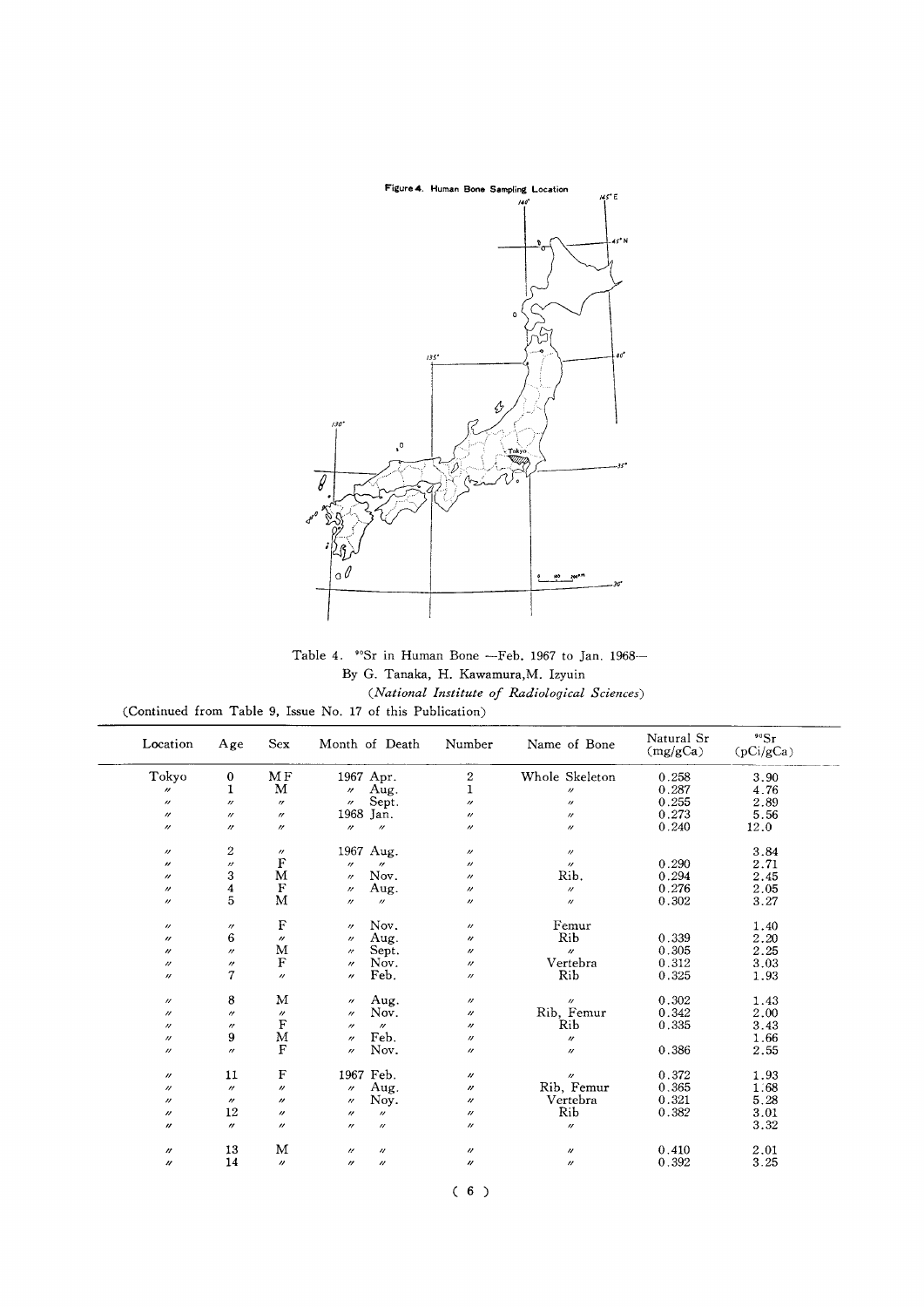| Location          | Age | ${\rm Sex}$ | Month of Death            | Number            | Name of Bone      | Natural Sr<br>(mg/gCa) | 90Sr<br>(pCi/gCa) |
|-------------------|-----|-------------|---------------------------|-------------------|-------------------|------------------------|-------------------|
| Tokyo             | 15  | F           | 1967 Aug.                 |                   | Rib               | 0.422                  | 2.05              |
| $\theta$          | 16  | Μ           | Jan.<br>$^{\prime\prime}$ | $^{\prime\prime}$ | $^{\prime\prime}$ | 0.403                  | 1.74              |
| $^{\prime\prime}$ | 18  |             | Nov.<br>$^{\prime\prime}$ | "                 | $^{\prime\prime}$ |                        | 2.85              |
| $^{\prime\prime}$ | 24  | Μ           | Feb.<br>$^{\prime\prime}$ | $^{\prime\prime}$ | $^{\prime\prime}$ | 0.472                  | 0.40              |

#### Total Body Burden of Cesium-137 as Assessed by Blood Analysis

(Institute of Public Health)

Basic investigation conducted at the Institute of Public Health since 1963 through 1965 on the assessment of total body burden of cesium-137 by the analysis of blood revealed such assessment justifiably be made under limited conditions<sup>1),2)</sup>.

Citrated whole blood samples (about 200 ml each) were supplied by blood banks or other sources throughout Japan and from abroad.

The samples were analyzed for cesium-137 content by a radiochemical method<sup>3)</sup>.

Sampling locations in Japan and in foreign countries are shown in Figures 5 and 6. The results obtained in Japan for 1966 and in foreign countries for  $1965 \sim 1967$  are shown in Table 5 and 6.

To estimate the body levels of cesium-137, the relation factor of 6 was multiplied to the blood concentration to get the body burden per unit body weight  $(pCi/kg)$ , which was then divided by an assumed concentration of potassium in unit body weight  $(2g)$ kg) to get the concentration of cesium-137 per gram of potassium in the body (pCi/gK).

The relation factor is defined as :

Total body burden of 137Cs in pCi  $Factor =$ Body weight(kg)  $\times$ <sup>137</sup>Cs in blood(pCi/kg)

Total body burdens thus estimated in Japan for 1966 and foreign countries for 1965~1967 are shown in Table 7 and 8.

1) N. Yamagata and T. Iinuma, Total body burden of cesium-137 in Japanese in 1964 as assessed by blood analysis. Health Physics 12, No  $7(1966)$ .

- 2) N. Yamagata et al., In vivo experiment on the metabolism of cesium in human blood with reference to rubidium and potassium. J. Rad. Res. Japan, 7,  $30 \sim 47$  (1966).
- 3) N. Yamagata, The currently used methods of radiochemical separation of cesium-137 in blood and low-background counting with a 4 counter. Bull. Inst. Publ. Health 13, 153~8 (1964).
- 4) N. Yamagata, Blood Cesium-137 Project in 1967. Health Phisics No. 15, 276~280 (1968).

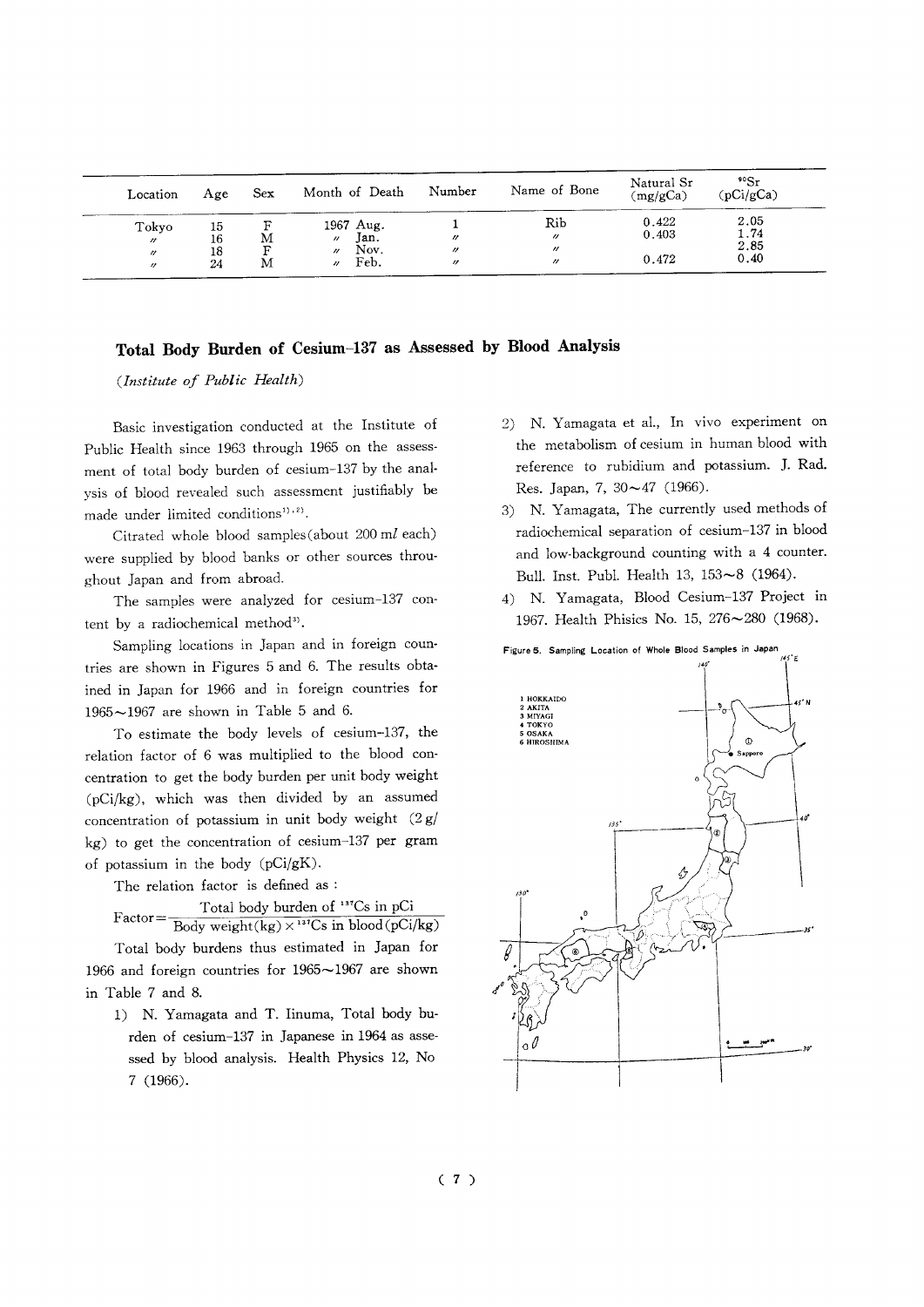

Figure 6. Sampling Location of Whole Blood Samples in Foreign Country

Table 5. <sup>137</sup>Cs in Whole Blood Samples Collected in Japan -1966-By N.Yamagata

(Insiitute of Public Health)

(Continued from Table 3. Issue No. 13, of this Publication)

1 Montpellier (France)<br>2 Amsterdam (Nether)<br>3 Madrid (Spain)<br>4 Belgrade (Yugos<br>5 Roma (Italy)

6 Lagos (Nigeria)<br>7 Buenos Aires (Argen<br>8 São Paulo (Brazil)<br>9 Lima (Peru)<br>10 New Delhi (India)

(1 Rangoon (Burma)<br>2 Bangkok (Thailand)<br>3 Manila (Philippines)<br>4 Taipei (Republic of China)<br>5 Naha (Okinawa)

16 Brisbane (Australia)

| Location               | Date of<br>Collection                  | <sup>137</sup> Cs in Blood<br>(pCi/kg) | Location              | Date of<br>Collection | $137Cs$ in Blood<br>(pCi/kg) |
|------------------------|----------------------------------------|----------------------------------------|-----------------------|-----------------------|------------------------------|
| Hokkaido               | Nov. 1966<br>$^{\prime\prime}$         | 26.0<br>23.4                           | Tokyo                 | Nov. 1966             | 24.8<br>18.8                 |
| Miyagi                 | 66'<br>Nov.                            | 31.0                                   |                       |                       | 16.6                         |
|                        | $^{\prime\prime}$<br>$^{\prime\prime}$ | 27.5<br>12.4                           | Osaka                 | '66<br>Nov.           | 19.4<br>17.4                 |
|                        | $^{\prime\prime}$                      | 12.5                                   |                       | $^{\prime\prime}$     | 21.2                         |
|                        | $^{\prime\prime}$                      | 25.1                                   |                       | $^{\prime\prime}$     | 19.3                         |
| Akita                  | .66<br>Sept.                           | 38.8                                   |                       | $^{\prime\prime}$     | 21.6                         |
|                        | $^{\prime\prime}$                      | 32.9                                   |                       | $^{\prime\prime}$     | 24.5                         |
|                        | $^{\prime\prime}$                      | 27.2                                   |                       |                       |                              |
|                        |                                        |                                        | Central Part of Japan |                       | 20.4<br>Mean                 |
|                        | $^{\prime\prime}$                      | 16.0                                   |                       |                       |                              |
|                        | $\boldsymbol{\prime\prime}$            | 26.5                                   |                       |                       |                              |
| Northern Part of Japan | Mean                                   | 25.0                                   |                       |                       |                              |

Table 6. <sup>137</sup>Cs in Whole Blood Samples Collected from Foreign Countries --1965 to 1967-

By N. Yamagata (Institute of Public Health)

| Country<br>(City) | Date of<br>Collection                  | $137Cs$ in Blood<br>(pCi/kg) | Country<br>(City) | Date of<br>Collection                  | $137Cs$ in Blood<br>(pCi/kg)      |
|-------------------|----------------------------------------|------------------------------|-------------------|----------------------------------------|-----------------------------------|
| France            | 1967<br>July                           | 28.4<br>19.5                 |                   | $^{\prime\prime}$                      | 22.0                              |
| (Montpellier)     | $^{\prime\prime}$<br>$^{\prime\prime}$ | 24.6<br>24.8                 |                   |                                        | 21.3<br>Mean                      |
|                   | $^{\prime\prime}$<br>$^{\prime\prime}$ | 20.2                         |                   |                                        | (*Excluded in obtaining the mean) |
|                   | $^{\prime\prime}$                      | 13.1                         | Netherland        | Sept. 1966                             | 49.2                              |
|                   | $^{\prime\prime}$<br>$^{\prime\prime}$ | $*62.0$<br>16.8              | (Amsterdam)       | $^{\prime\prime}$<br>$^{\prime\prime}$ | 48.0<br>46.6                      |
|                   | $^{\prime\prime}$<br>$^{\prime\prime}$ | 25.1<br>18.5                 |                   | $^{\prime\prime}$<br>$^{\prime\prime}$ | 63.0<br>76.5                      |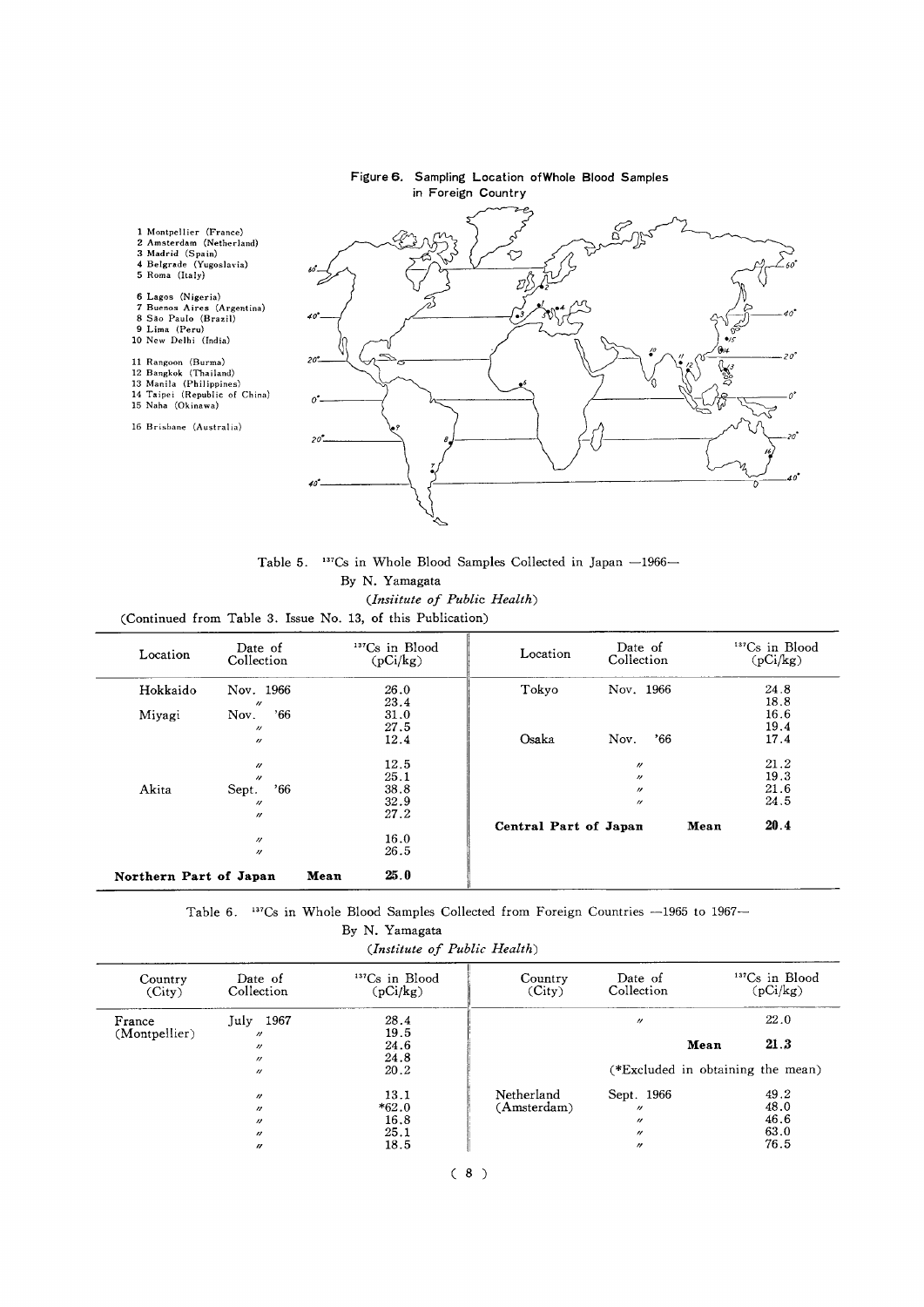| Country<br>(City)  | Date of<br>Collection                  | <sup>137</sup> Cs in Blood<br>(pCi/kg) | Country<br>(City) | Date of<br>Collection                            | <sup>137</sup> Cs in Blood<br>(pCi/kg) |
|--------------------|----------------------------------------|----------------------------------------|-------------------|--------------------------------------------------|----------------------------------------|
|                    | n                                      | 58.7                                   |                   | n                                                | 10.2                                   |
|                    | $\boldsymbol{\prime\prime}$            | 53.0                                   |                   | n                                                | 9.1<br>8.1                             |
|                    | $\prime\prime$                         | 53.8<br>69.5                           |                   | n<br>n                                           | 11.3                                   |
|                    | $^{\prime\prime}$<br>$^{\prime\prime}$ | 69.6                                   |                   | $^{\prime\prime}$                                | 7.6                                    |
|                    | Mean                                   | 58.8                                   |                   | Mean                                             | 10.2                                   |
| Spain              | July 1967                              | 16.0                                   | Brazil            | Aug. 1967                                        | 8.6                                    |
| (Madrid)           | $\theta$                               | 38.4                                   | (São Paulo)       | n                                                | 12.2                                   |
|                    | $\prime\prime$                         | 16.5                                   |                   | $\prime\prime$                                   | 10.4                                   |
|                    | $\prime\prime$<br>$\boldsymbol{''}$    | 24.0<br>19.3                           |                   | $^{\prime\prime}$<br>$^{\prime\prime}$           | 10.7<br>9.9                            |
|                    |                                        |                                        |                   |                                                  |                                        |
|                    | $^{\prime\prime}$                      | 26.1                                   |                   | n                                                | 10.0                                   |
|                    | n<br>n                                 | 49.7<br>24.5                           |                   | $\boldsymbol{\prime\prime}$<br>$^{\prime\prime}$ | 10.4<br>9.7                            |
|                    | $^{\prime\prime}$                      | 19.7                                   |                   | $\prime\prime$                                   | 9.6                                    |
|                    | $\prime\prime$                         | 27.6                                   |                   | $\prime\prime$                                   | $*27.2$                                |
|                    | Mean                                   | 26.2                                   |                   | $\prime\prime$                                   | 11.2                                   |
| Yugoslavia         | July~Aug. 1967                         | 22.7<br>25.7                           |                   | Mean                                             | 10.5                                   |
| (Belgrade)         | n<br>n                                 | 19.5                                   |                   |                                                  | (*Excluded in obtaining the mean)      |
|                    | n<br>n                                 | $\frac{15.3}{27.2}$                    | Peru              | Nov. $\sim$ Dec. 1967                            | 13.1                                   |
|                    |                                        |                                        | (Lima)            | n                                                | 10.7                                   |
|                    | $^{\prime\prime}$                      | 17.4                                   |                   | n                                                | 7.4                                    |
|                    | n                                      | 19.5                                   |                   | n                                                | 4.4                                    |
|                    | $^{\prime\prime}$                      | 32.6<br>20.1                           |                   | $\boldsymbol{\prime\prime}$                      | 13.0                                   |
|                    | n<br>$^{\prime\prime}$                 | 18.8                                   |                   | n                                                | 10.1                                   |
|                    |                                        |                                        |                   | n                                                | 10.5                                   |
|                    | Mean                                   | 21.9                                   |                   | $^{\prime\prime}$                                | 9.3                                    |
| Italy              | Sept. 1967                             | 29.8                                   |                   | $^{\prime\prime}$<br>$^{\prime\prime}$           | 10.8<br>6.3                            |
| (Roma)             | $^{\prime\prime}$                      | 29.8                                   |                   |                                                  |                                        |
|                    | n                                      | 21.0                                   |                   | Mean                                             | 9.6                                    |
|                    | $^{\prime\prime}$                      | 23.1                                   | India             |                                                  | 22.8                                   |
|                    | n                                      | 19.3                                   | (New Delhi)       | Sept. 1965<br>Dec. 1965                          | 23.3                                   |
|                    | n                                      | 20.5                                   |                   | n                                                | 15.0                                   |
|                    | n                                      | 22.6                                   |                   | $^{\prime\prime}$                                | 17.0                                   |
|                    | "                                      | 21.9                                   |                   | n                                                | 29.6                                   |
|                    | n                                      | 23.8<br>14.5                           |                   | $\prime\prime$                                   | 14.9                                   |
|                    | $^{\prime\prime}$                      |                                        |                   | $\prime\prime$                                   | 38.4                                   |
|                    | $\pmb{\prime}$                         | 19.3                                   |                   | n                                                | 38.5                                   |
|                    | Mean                                   | 22.3                                   |                   | $\prime\prime$<br>$\prime\prime$                 | 26.9<br>24.9                           |
|                    |                                        |                                        |                   | Mean                                             | 25.1                                   |
| Nigeria<br>(Lagos) | Sept. 1967<br>$^{\prime\prime}$        | 11.9<br>22.9                           |                   |                                                  |                                        |
|                    | $^{\prime\prime}$                      | 19.6                                   | Burma             | Apr. 1966                                        | 18.7                                   |
|                    | n                                      | 13.2                                   | (Rangoon)         | n                                                | 13.9                                   |
|                    | n                                      | 18.4                                   |                   | $^{\prime\prime}$<br>"                           | 20.7<br>23.5                           |
|                    | $\boldsymbol{''}$                      | 19.4                                   |                   | n                                                | 19.8                                   |
|                    | n                                      | 20.3                                   |                   |                                                  |                                        |
|                    | n                                      | 18.6                                   |                   | $\boldsymbol{\prime\prime}$                      | 19.9                                   |
|                    | $\boldsymbol{''}$                      | 27.2<br>22.0                           |                   | $^{\prime\prime}$<br>n                           | 14.1<br>22.1                           |
|                    | $\boldsymbol{\prime\prime}$            |                                        |                   | n                                                | 19.4                                   |
|                    | $\boldsymbol{''}$<br>$^{\prime\prime}$ | 21.0<br>20.4                           |                   | $\theta$                                         | 14.9                                   |
|                    | Mean                                   | 19.6                                   |                   | Mean                                             | 18.7                                   |
|                    |                                        |                                        | Thailand          | Nov. 1965                                        | 21.7                                   |
| Argentina          | Aug. 1967                              | 9.9                                    | (Bangkok)         | n                                                | 34.8                                   |
| (Buenos Aires)     | n                                      | 9.5<br>10.3                            |                   | n<br>$^{\prime\prime}$                           | 20.3<br>44.3                           |
|                    | $\boldsymbol{\prime\prime}$            | 10.5                                   |                   | n                                                | 34.6                                   |
|                    |                                        |                                        |                   |                                                  |                                        |
|                    | n<br>n                                 | 15.0                                   |                   |                                                  | 41.0                                   |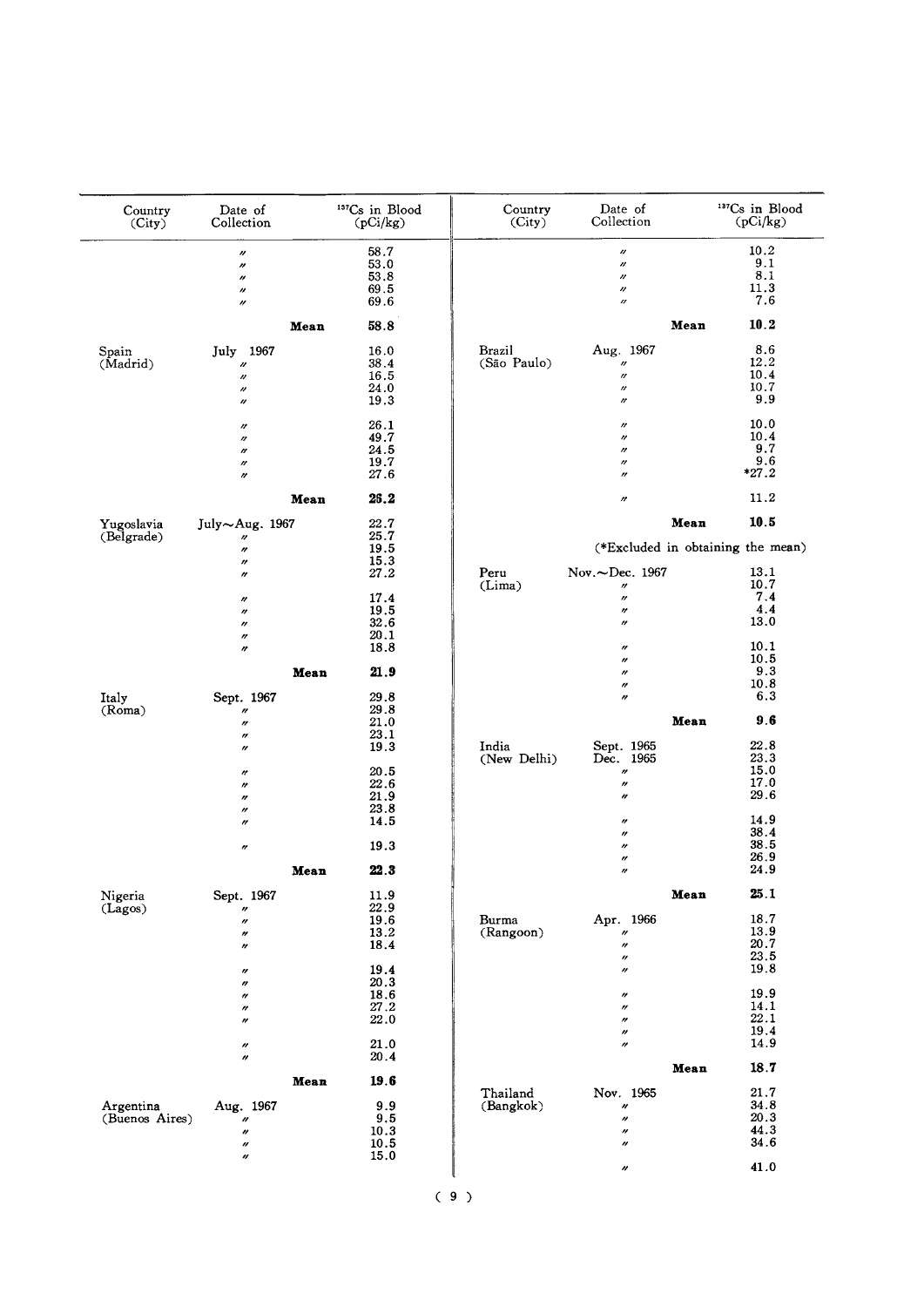| Country<br>(City)                  | Date of<br>Collection                                                                                              | <sup>137</sup> Cs in Blood<br>(pCi/kg)               | Country<br>(City)       | Date of<br>Collection                                                                                                                    | <sup>137</sup> Cs in Blood<br>(pCi/kg)                                    |
|------------------------------------|--------------------------------------------------------------------------------------------------------------------|------------------------------------------------------|-------------------------|------------------------------------------------------------------------------------------------------------------------------------------|---------------------------------------------------------------------------|
|                                    | $^{\prime\prime}$<br>$\prime\prime$<br>$^{\prime\prime}$<br>$^{\prime\prime}$<br>$^{\prime\prime}$<br>Mean         | 32.8<br>46.5<br>22.7<br>31.0<br>21.6<br>31.9         | Okinawa<br>(Naha)       | Oct. 1966<br>$\boldsymbol{\prime\prime}$<br>$^{\prime\prime}$<br>$^{\prime\prime}$<br>$^{\prime\prime}$<br>$^{\prime\prime}$<br>$\theta$ | 10.1<br>25.4<br>19.0<br>12.1<br>17.6<br>13.9<br>$*144$                    |
| Philippines<br>(Manila)            | Apr. 1966<br>$^{\prime\prime}$<br>$^{\prime\prime}$<br>$^{\prime\prime}$<br>$^{\prime\prime}$                      | 24.6<br>38.2<br>38.6<br>40.5<br>27.5                 |                         | Nov. 1966<br>$^{\prime\prime}$<br>$\prime\prime$<br>Mean                                                                                 | 22.8<br>10.6<br>18.2<br>16.6                                              |
|                                    | $^{\prime\prime}$<br>$^{\prime\prime}$<br>$^{\prime\prime}$<br>$^{\prime\prime}$<br>$\prime\prime$<br>Mean         | 32.9<br>40.7<br>56.5<br>37.7<br>27.8<br>36.5         | Australia<br>(Brisbane) | Apr. 1966<br>$^{\prime\prime}$<br>$^{\prime\prime}$<br>$^{\prime\prime}$<br>$^{\prime\prime}$                                            | (*Excluded in obtaining the mean)<br>18.8<br>28.9<br>22.1<br>23.7<br>17.4 |
| Republic of China Dec.<br>(Taipei) | 1965<br>u<br>$\prime\prime$<br>$\boldsymbol{u}$<br>Apr. $\sim$ Dec. 1966<br>$^{\prime\prime}$<br>$^{\prime\prime}$ | 15.2<br>24.5<br>20.6<br>20.5<br>13.6<br>23.9<br>18.3 |                         | $^{\prime\prime}$<br>$^{\prime\prime}$<br>$^{\prime\prime}$<br>$^{\prime\prime}$<br>$^{\prime\prime}$<br>Mean                            | 26.7<br>17.4<br>24.4<br>18.4<br>20.0<br>21.8                              |
|                                    | $^{\prime\prime}$<br>$^{\prime\prime}$<br>$^{\prime\prime}$<br>Mean                                                | 18.1<br>22.4<br>28.4<br>20.6                         |                         |                                                                                                                                          |                                                                           |

#### Table 7. Total Body Burden of <sup>137</sup>Cs in Japan as assessed by Blood Analysis By  $\Gamma$

| N. Yamagata |  |                              |  |
|-------------|--|------------------------------|--|
|             |  | (Institute of Public Health) |  |

| Location                                                | Date of<br>Collection           | $Body-137Cs$<br>(pCi/gK) | Location                              | Date of<br>Collection |      | Body <sup>-137</sup> Cs<br>(pCi/gK) |
|---------------------------------------------------------|---------------------------------|--------------------------|---------------------------------------|-----------------------|------|-------------------------------------|
| Sapporo                                                 | $Apr. \sim May$ 1966            | 76                       | Central and Southern<br>Part or Japan | Nov. 1966             |      | 61                                  |
| Northern Part of Japan)<br>(Hokkaido, Miyagi,<br>Akita) | $\angle$ Sept. $\sim$ Nov. 1966 | 75                       | (Tokyo, Osaka)                        |                       |      |                                     |
| Hiroshima                                               | $Mar. \sim$ May 1966            | 62                       |                                       |                       | Mean | 68.5                                |

#### Teble 8. Total Body Burden of <sup>137</sup>Cs in Foreign Country as assessed by Blood Analysis

 $\overset{\text{Body-}{^{137}\text{Cs}}}{{\text{ (pCi/gK)}}}$  $\begin{array}{c}\n\text{Body--}^{137}\text{Cs} \\
(\text{pCi/gK})\n\end{array}$ Date of Date of Country Country Collection Collection July 1967<br>Sept. '66<br>July '67<br>July ~ Aug. '67<br>Sept. '67 Burma<br>Thailand<br>Philippines<br>Republic of China  $\frac{56}{96}$ Apr.<br>Nov.  $\begin{array}{c} 64 \\ 176 \\ 79 \end{array}$  $56'$ France  $500$ Netherland Apr. '65<br>Dec. '65~Apr. '66<br>Oct.~Nov. '66  $\frac{110}{62}$ <br>50 Spain<br>
Yugoslavia<br>
Italy  $\frac{66}{67}$ Okinawa  $\begin{array}{c} 59 \\ 31 \\ 32 \\ 29 \\ 75 \end{array}$ 66  $.66$  $.67$ Australia Apr. Nigeria Sept. Sept. 67<br>Aug. '67<br>Aug. '67<br>Nov.~Dec. '67<br>Dec. '65 Argentina<br>Brazil 69.9 Mean Peru<br>India

(Institute of Public Health)

By N. Yamagata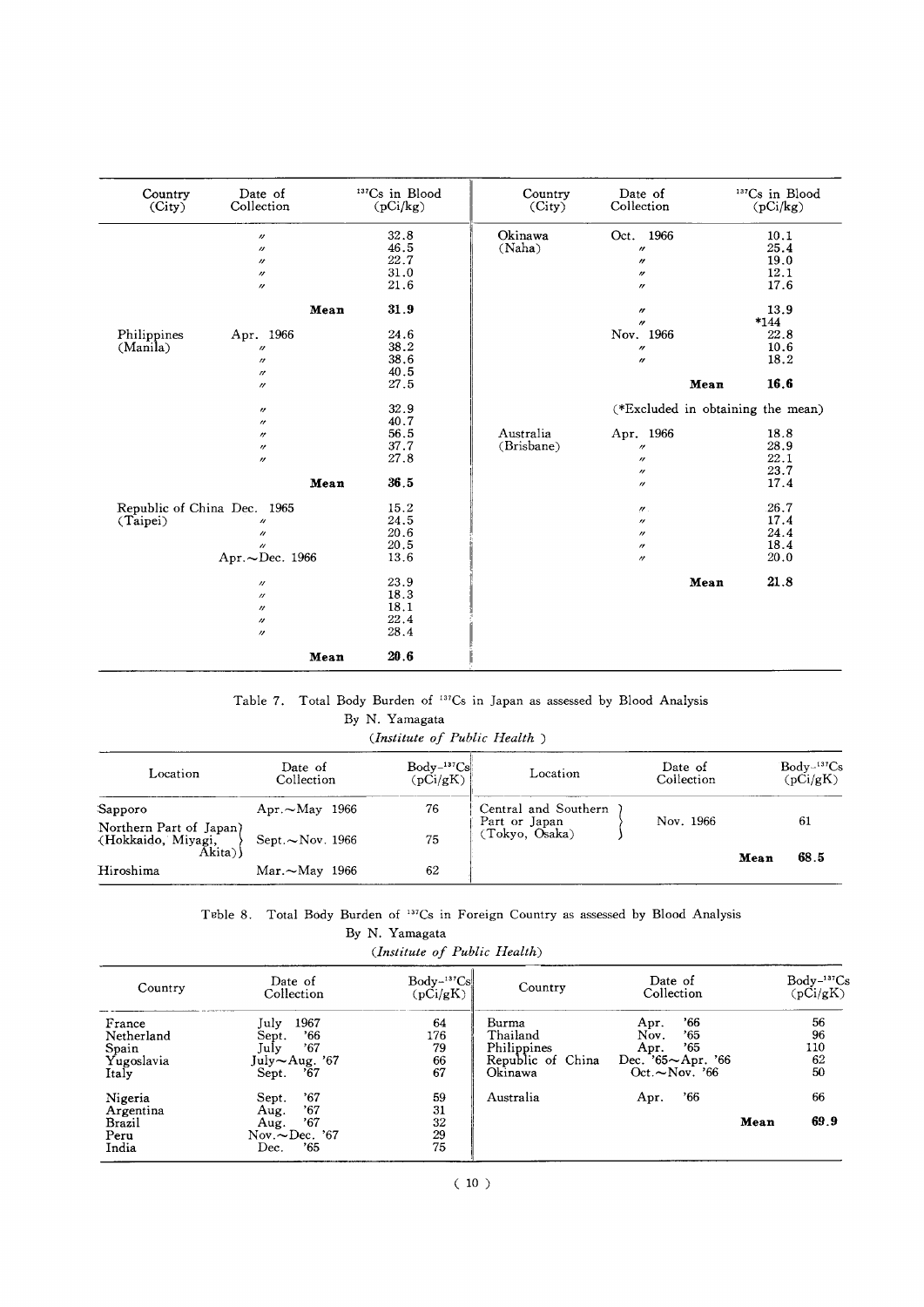## Dietary Data

#### Strontium-90 and Cesium-137 in Tea

(Japan Analytical Chemistry Research Institute)

Since 1963, the Japan Analytical Chemistry Research Institute has analyzed the strontium-90 and cesium-137 content in processed-tea.

Tea samples were sent by the prefectural public health laboratories of Saitama, Shizuoka and Kyoto. Sampling locations are shown in Figure 7.

The samples were ashed between 400° to 500°C, and analyzed by the method recommended by the Science and Technology Agency.

Results obtained during the period from May 1966 to August 1967 are shown in Table 9.



Table 9. \*°Sr and \*\*\*Cs in Processed Tea -May 1966 to Aug. 1967-By T. Asari, M. Chiba and M. Kuroda (Japan Analytical Chemistry Research Institute)

(Continued from Table 20, Issue No. 2 of this Publication)

|                                                                                                                                         |                                                                                         | Date of                                                                                         | Component(% by Weight)               |                                      |                                      | $90$ Sr                         |                                | 137Cs                           |                                      |
|-----------------------------------------------------------------------------------------------------------------------------------------|-----------------------------------------------------------------------------------------|-------------------------------------------------------------------------------------------------|--------------------------------------|--------------------------------------|--------------------------------------|---------------------------------|--------------------------------|---------------------------------|--------------------------------------|
| Location                                                                                                                                | Pick                                                                                    | Sampling                                                                                        | Ash $(\%)$                           | $Ca(\%)$                             | $K(\mathscr{G})$                     | (pCi/kg)                        | (pCi/gCa)                      | (pCi/kg)                        | (pCi/gK)                             |
| Tokorozawa, SAITAMA<br>Iruma. SAITAMA<br>Kikukawa, SHIZUOKA<br>Yoshiwara, SHIZUOKA<br>Uzi. KYOTO                                        | 1 st<br>$^{\prime\prime}$<br>$^{\prime\prime}$<br>$^{\prime\prime}$<br>$\prime$         | 1966<br>May<br>$^{\prime\prime}$<br>$^{\prime\prime}$<br>$^{\prime\prime}$<br>$^{\prime\prime}$ | 6.32<br>6.60<br>4.58<br>4.79<br>5.18 | 0.58<br>0.39<br>0.36<br>0.30<br>0.49 | 1.63<br>1.83<br>1.44<br>1.52<br>2.06 | 475<br>462<br>363<br>455<br>955 | 82<br>119<br>102<br>153<br>195 | 566<br>792<br>282<br>261<br>532 | 37.7<br>43.3<br>19.5<br>17.1<br>25.8 |
| $^{\prime\prime}$<br>$^{\prime\prime}$<br>Tokorozawa, SAITAMA<br>Iruma, SAITAMA<br>Uzi, KYOTO<br>$^{\prime\prime}$<br>$^{\prime\prime}$ | $^{\prime\prime}$<br>2nd<br>$^{\prime\prime}$<br>$^{\prime\prime}$<br>$^{\prime\prime}$ | $^{\prime\prime}$<br>$^{\prime}66$<br>July<br>"<br>$^{\prime\prime}$<br>$^{\prime\prime}$       | 5.53<br>5.13<br>5.28<br>6.40<br>5.40 | 0.41<br>0.39<br>0.44<br>0.51<br>0.42 | 1.85<br>1.62<br>1.71<br>2.07<br>1.76 | 617<br>412<br>382<br>682<br>440 | 152<br>107<br>87<br>135<br>105 | 348<br>533<br>538<br>448<br>331 | 18.8<br>32.9<br>31.4<br>21.6<br>18.8 |
| Kikukawa, SHIZUOKA<br>Yoshiwara, SHIZUOKA<br>Kikukawa, SHIZUOKA                                                                         | $^{\prime\prime}$<br>$^{\prime\prime}$<br>1 st                                          | .66<br>Aug.<br>$^{\prime\prime}$<br>1967<br>May                                                 | 6.05<br>7.33<br>6.05                 | 0.31<br>0.36<br>0.31                 | 1.83<br>2.04<br>1.72                 | 554<br>250<br>356               | 179<br>70<br>115               | 273<br>482<br>366               | 14.9<br>23.6<br>21.3                 |